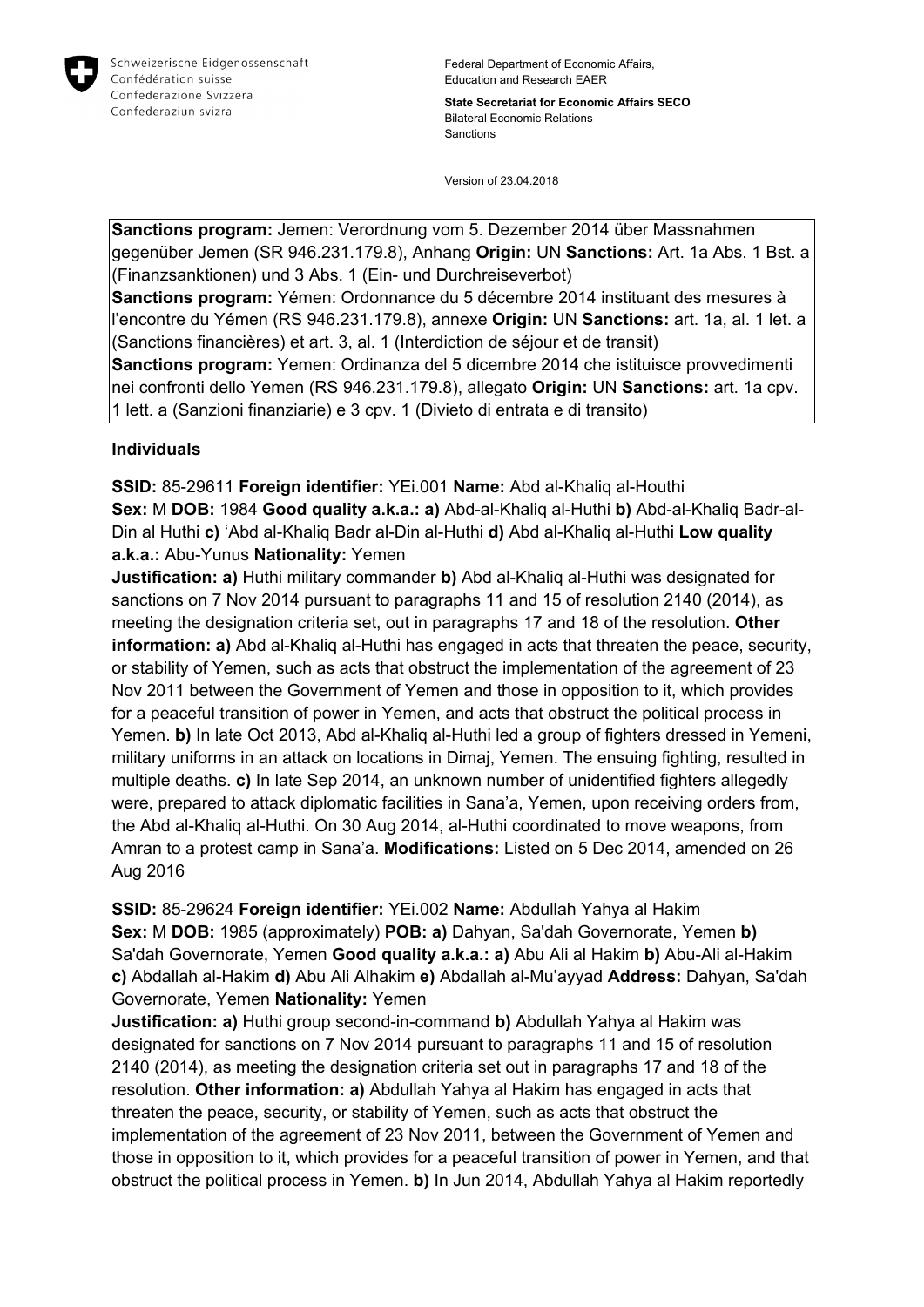held a meeting in order to plot a coup against Yemeni President Abdrabuh Mansour Hadi. Al Hakim met with military and security commanders, and tribal chieftains; leading partisan figures loyal to former Yemeni President Ali Abdullah Saleh also attended the meeting, which aimed to coordinate military efforts to take over Sana'a, Yemen's capital. **c)** In a 29 Aug 2014 public statement, the President of the United Nations Security Council stated that the Council condemned the actions of forces commanded by Abdullah Yahya al Hakim who overran Amran, Yemen, including the Yemeni Army Brigade headquarters on 8 Jul 2014. Al Hakim led the Jul 2014 violent takeover of the Amran Governorate and was the military commander responsible for making decisions regarding ongoing conflicts in the Amran Governorate and Hamdan, Yemen. **d)** As of early Sep 2014, Abdullah Yahya al Hakim remained in Sana'a to oversee combat operations in case fighting began. His role was to organize military operations so as to be able to topple the Yemeni Government, and he was also responsible for securing and controlling all routes in and out of Sana'a. **e)** DOB: Between 1984 and 1986. **Modifications:** Listed on 5 Dec 2014

**SSID:** 85-29644 **Foreign identifier:** YEi.003 **Name:** Ali Abdullah Saleh **Sex:** M **DOB: a)** 21 Mar 1945 **b)** 21 Mar 1946 **c)** 21 Mar 1942 **d)** 21 Mar 1947 **POB: a)** Bayt al-Ahmar, Sana'a Governorate, Yemen **b)** Sana'a, Yemen **c)** Sana'a, Sanhan, Al-Rib' al-Sharqi **Good quality a.k.a.:** Ali Abdallah Salih **Nationality:** Yemen **Identification document: a)** Passport No. 00016161, Yemen **b)** ID card No. 01010744444, Yemen **Justification: a)** President of Yemen's General People's Congress party **b)** Former President of the Republic of Yemen **c)** Ali Abdullah Saleh was designated for sanctions on 7 Nov 2014 pursuant to paragraphs 11 and 15 of resolution 2140 (2014), as meeting the designation criteria set out in paragraphs 17 and 18 of the resolution. **Other information: a)**  Ali Abdullah Saleh has engaged in acts that threaten the peace, security, or stability of Yemen, such as acts that obstruct the implementation of the agreement of 23 Nov 2011 between the Government of Yemen and those in opposition to it, which provides for a peaceful transition of power in Yemen, and acts that obstruct the political process in Yemen. **b)** Per the 23 Nov 2011 agreement backed by the Gulf Cooperation Council, Ali Abdullah Saleh stepped down as President of Yemen after more than 30 years. **c)** As of fall 2012, Ali Abdullah Saleh had reportedly become one of the primary supporters of violent Huthi actions in northern Yemen. **d)** Clashes in the south of Yemen in Feb 2013 were a result of the combined efforts of Saleh, AQAP and southern secessionist Ali Salim al-Bayd to cause trouble before the, 18 Mar 2013 National Dialogue Conference in Yemen. **e)** More recently, as of Sep 2014, Saleh has been destabilizing Yemen by using others to undermine the central government and create enough instability to threaten a coup. According to a Sep 2014 report by the United Nations Panel of Experts for Yemen, interlocutors alleged that Saleh supports violent actions of some Yemenis by providing them funds and political support, as well as ensuring that GPC members continue to contribute to the destabilization of Yemen through various means. **f)** The Sep 2014 United Nations Panel of Experts report on Yemen also states that allegations have been made that Ali Abdullah Saleh has been using Al-Qaida in the Arabian Peninsula (AQAP) operatives to conduct assassinations and attacks against military installations in order to weaken President Hadi and create discontent within the army and broader Yemeni population. **g)** Status: reportedly deceased. **Modifications:** Listed on 5 Dec 2014, amended on 23 Apr 2018

**SSID:** 85-31216 **Foreign identifier:** YEi.004 **Name:** Abdulmalik Al-Houthi **Good quality a.k.a.:** Abdulmalik al-Huthi